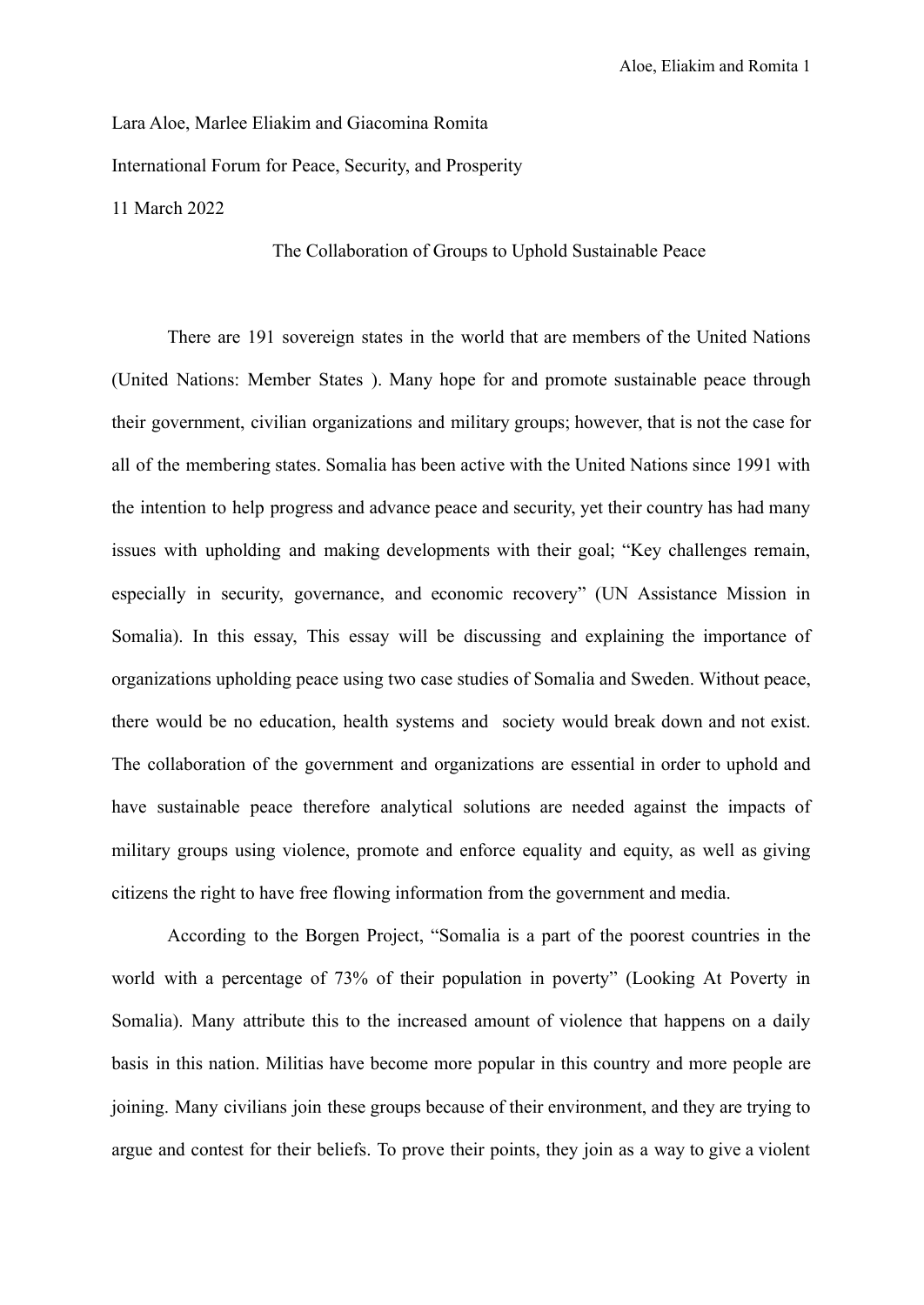response to their government and state. In November of 2019, the United Nations Assistance Mission in Somalia "recorded a total of 1,154 civilian casualties by mid-November. Sixty-seven percent of this figure is due to indiscriminate and targeted attacks, the majority improvised explosive devices (IEDs) attacks…" ( Somalia Events of 2019). Due to all this violence, around 2.6 million people have been internally displaced and are faced with vulnerability as well as being susceptible to more abuse. Al-Shabab is a militant group that uses violence and terror to enforce their beliefs. While using these tactics, many have died due to revenge killings and explosive devices; however, the government has tried using military tactics against them. Unfortunately, the use of air strikes has also killed many innocent people. This insurgent group has reportedly been connected to 750 civilian deaths and injuries during 2019 (Somalia Events of 2019). According to a study done by the United Nations in 2018, Somalia is the country with the most child recruitments and soldiers than from any other nation in the world (Somalia Events of 2019). The Somali government is also at fault because it is known that they use unnecessary force and violence to endanger their citizens. On the other hand, there are many other countries in the world that have found solutions to help end violence in their nations. In 2018, the Swedish government hosted a summit where people can find solutions to help end violence against children (2018 Solutions Summit). According to the End Violence Against Children organization, "In February 2018, more than 400 people from over 60 countries met in Stockholm, Sweden for the first-ever End Violence Solutions Summit" (2018 Solutions Summit). The Swedish government has also tried "several crackdowns" in order to try to end gang violence and gun violence (Henley). Their interior minister, Mikael Damberg responded by saying, "Sweden must not get accustomed to this. It's possible to reverse the trend" (Henley). There is a clear difference between the two countries and how they handle and find solutions to end violence in their respective nations.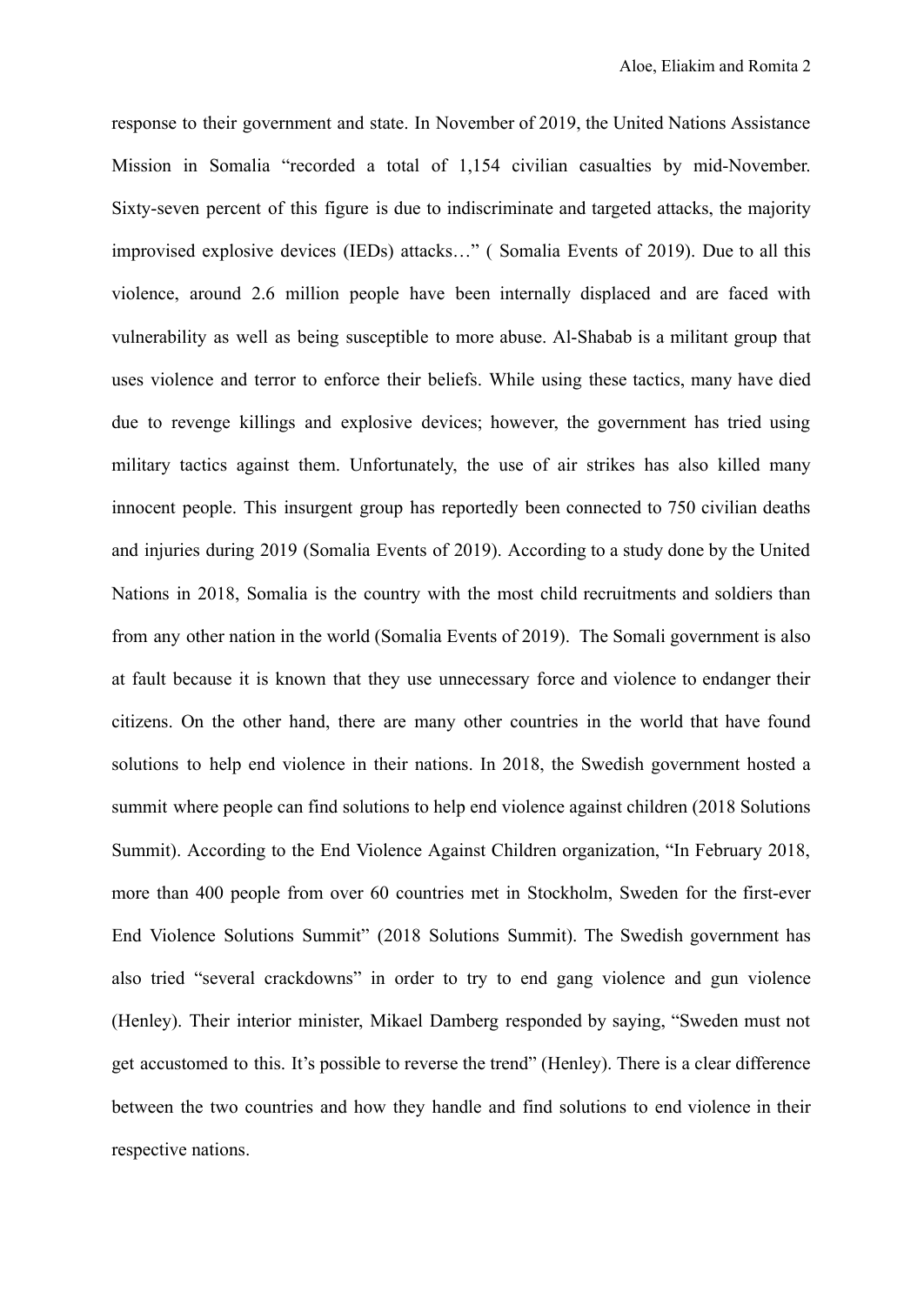Somalia does not allow the free flow of information, meaning that journalists and media are restricted with the things they are able to say surrounding the government of Somalia. The limitation of information being put out about the Somalian government is threatening to the Somali people. It is also dangerous for the people who are trying to get and spread information about this government. There have been reports of journalists who have been repeatedly attacked and harassed by Somalia regional authorities. According to the United Nations Assistance Mission in Somalia, "…eight journalists and media workers were killed and 32 injured, and 94 journalists and other media workers were arbitrarily arrested and/or subjected to prolonged detention on charges related to the exercise of freedom of expression" ( Freedom of Expression in Somalia: Still not a Given). The laws that are put in place against free expression and media rights are the reason that very few people know about the issues in Somalia. Al- Shabaab is an insurgent group that has been targeting and attacking journalists that speak in the media about Somalia and its government issues. Somalia has still not recognized many of these freedoms. On the other hand, a country that does recognize these freedoms is Sweden. Sweden provides freedom of expression and also the Freedom of Press Act. This allows journalists to speak freely about Sweden and their government in the media without fear of consequences. The Sweden Sverige says, "In 1766, Sweden became the first country in the world to write freedom of the press into its constitution. The Freedom of the Press Act states that those in authority must be held accountable and all information must be freely available" ( Free speech, Free Press and Overall Openness and Transparency are Key to Swedish Society, Sweden Sverige ). Not having censorship and letting citizens have access to information surrounding them can be very beneficial to achieving peace.

Equality and discrimination are two very important aspects for a country to have and deal withunfortunately, Somalia has not had much success in this. According to the world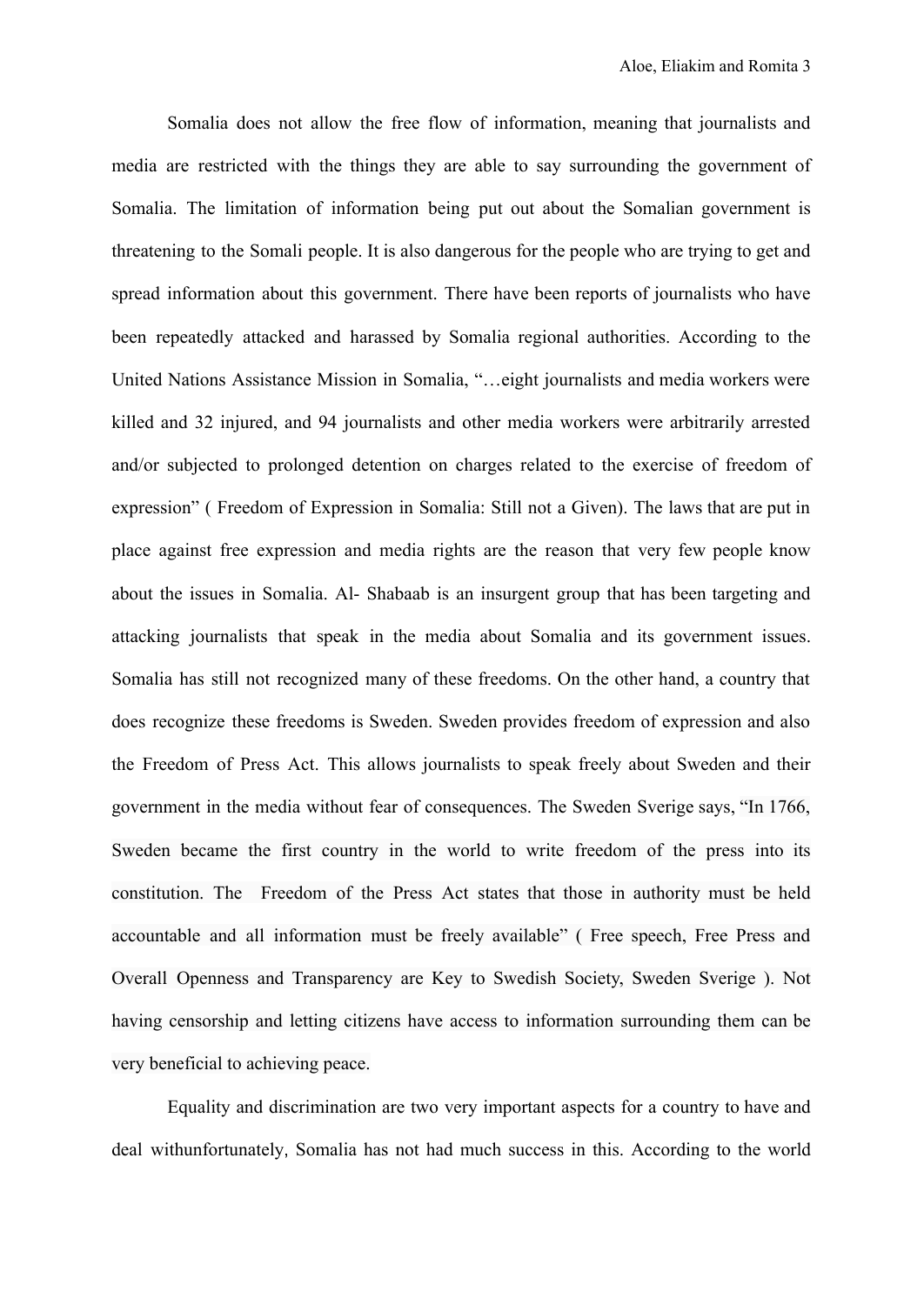report 2021, "The UN documented over 100 cases of conflict-related sexual violence, mostly against girls" (Somalia, events of 2020). Equality is clearly something that is not focused on at all. In addition to the several claims that have been made in relation to sexual violence, there was also a report that found that two National Army officers raped a woman and a girl during the takeover of Jaaale town (Somalia Events of 2020). As a woman in Somalia who is unaware of these accusations , it is creating a false reality in which they are living. Somalia needs to own up and take responsibility for what they are doing to these women and acknowledge the discriminatory policies that are being put in place with no consequence. Additionally, August of 2020 Somaliland approved of the "Rape and Fornication Bill", which allows for a child and forced marriages, criminilizes witchcraft and "false reporting of rape" (Somalia Events of 2020). On top of these laws being passed the Somalian government has also allowed for the death penalty to be put in place for same-sex sexual relations and also includes an unacceptable definition of what rape can be which alslo excludes the possibility of rape in a marriage that doesn't take into account consent (Somalia Events of 2020). This just goes to show that equality is not something that Somalia takes very seriously; it is simply just a word that is passed around within the government and people who don't understand the meaning.

Alternatively, Sweden is one of the few countries that has been a strong promoter of equality, "Sweden's government has declared itself a feminist government , and the country has a law against gender discrimination " (Equal power and influence for women and men -that's hat Sweden is aiming for ). For several years this country has been a big supporter of gender equality in all ways , " Gender equality implies not only equal distribution between men and women in all domains of society . It is also about the qualitative aspects ensuring that the knowledge and experience of both men and women are used to promote progress in all aspects of society " (Equal power and influence for women and men -that's hat Sweden is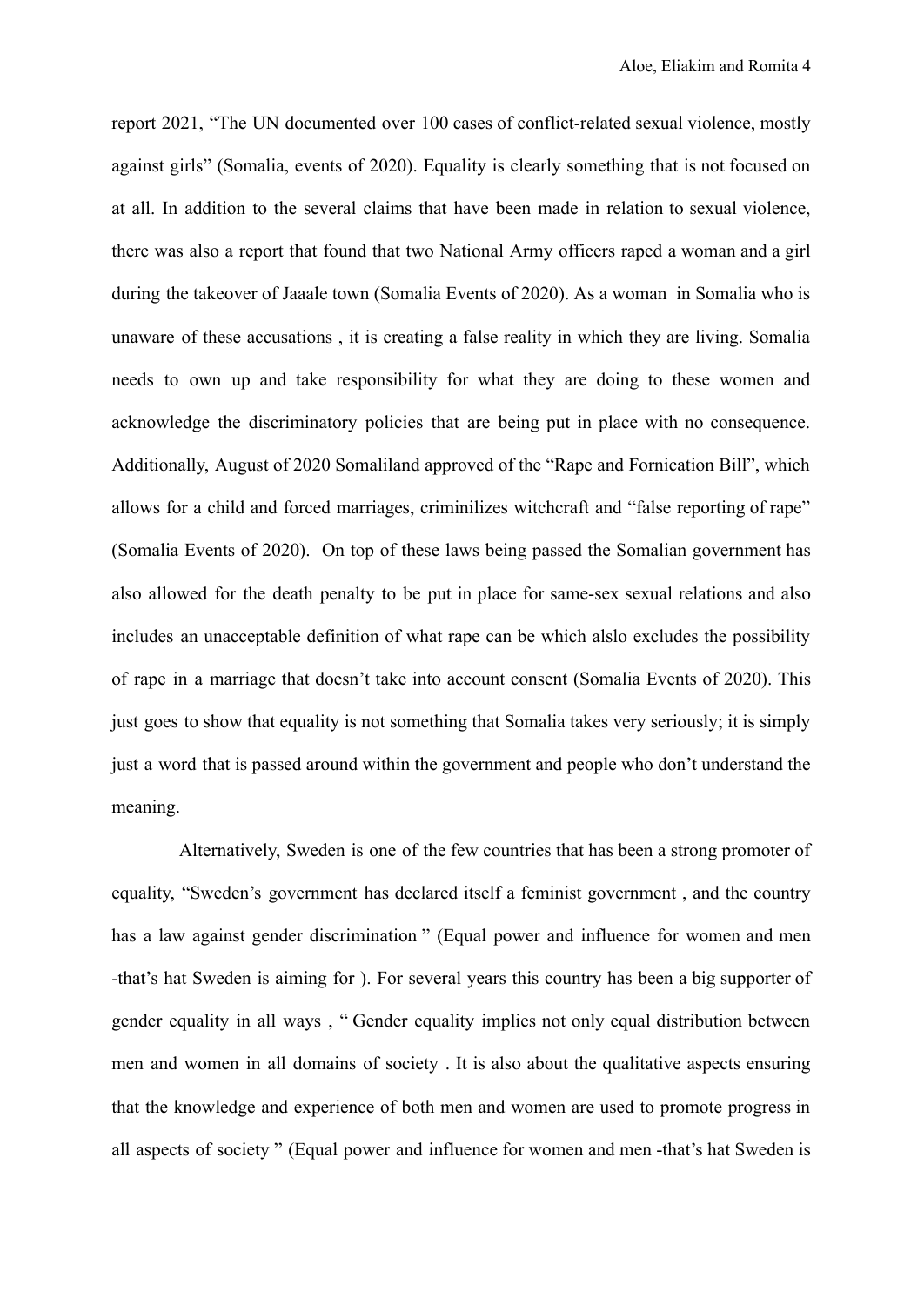aiming for). Here is the idea that in all aspects throughout society men and women are being treated and respected equally . Rather it be in the workforce or politics men and women in Sweden are seen as equal individual, and there is no question of discrimination being asked . This just goes to show that Somalia needs to learn and take some notes on what Sweden has been doing for such a long time now.

To conclude, without peace a country is not able to develop in a desirable manner. There would be no proper education or healthcare systems. Government intervention is key to uphold sustainable peace in a country. Making laws that will bring peace to society, controlling military groups, promoting equality and stopping violence, are just some steps the government should take. The right to free expression and the flow of information is also an important factor in creating peace in a country. Somalia may not hold true to all of these requirements, but there are countries such as Sweden to take as an example and potentially follow their lead.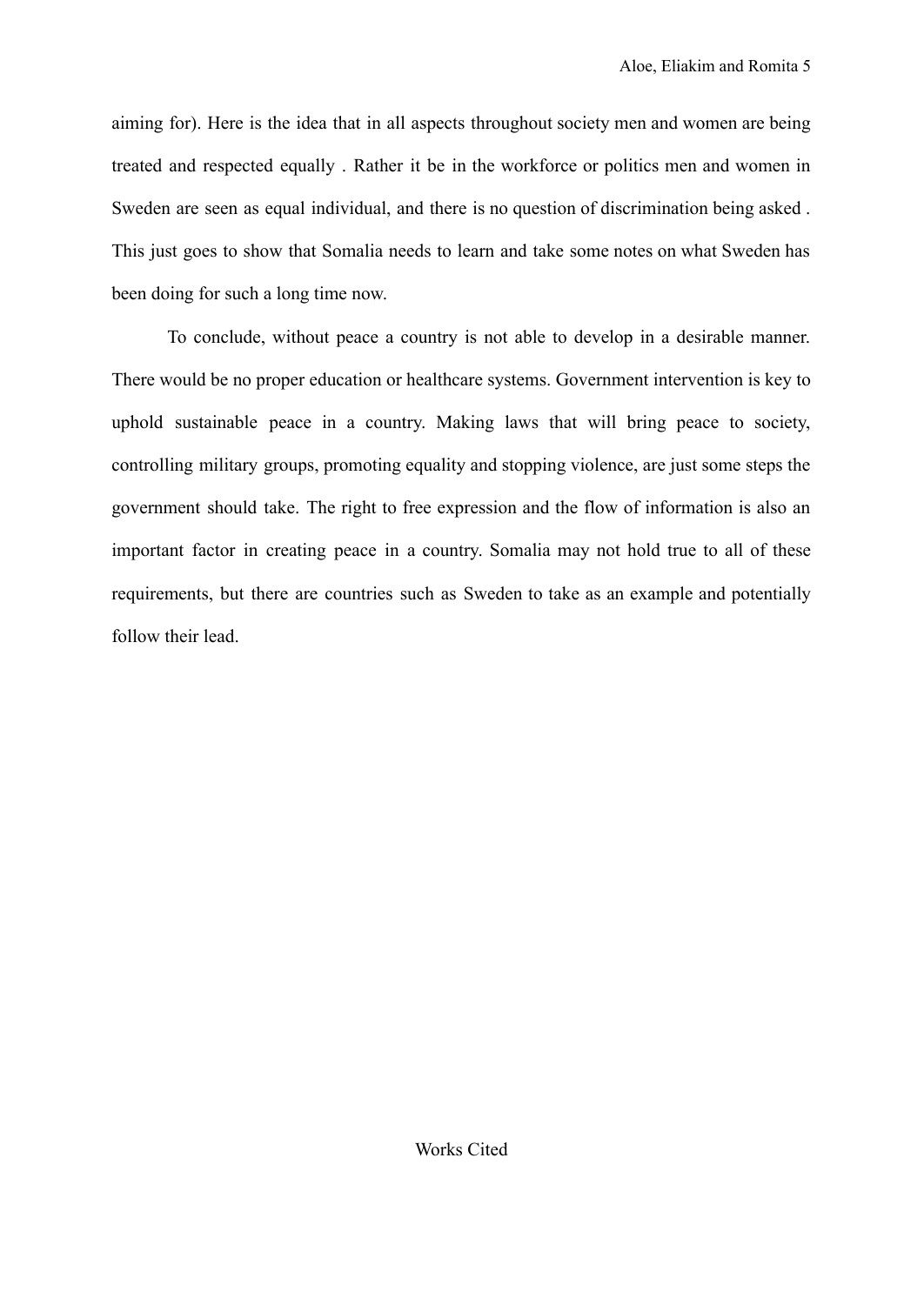ECONOMIC Value of Peace 2021 - Economicsandpeace.org.[www.economicsandpeace](http://www.economicsandpeace.org/wp-content/uploads/2021/01/EVP-2021-) [org/wp-content/uploads/2021/01/EVP-2021-](http://www.economicsandpeace.org/wp-content/uploads/2021/01/EVP-2021-)web-1.pdf. Accessed February 24, 2022.

"Examining Extremism: Harakat Al Shabaab Al Mujahideen (Al Shabaab)." Examining Extremism: Harakat Al Shabaab Al Mujahideen (Al Shabaab) | Center for Strategic and International Studies, 28 Oct. 2021,

[www.csis.org/blogs/examining-extremism/examining-extremism](http://www.csis.org/blogs/examining-extremism/examining-extremism-harakat-)

[-harakat-](http://www.csis.org/blogs/examining-extremism/examining-extremism-harakat-)al-shabaab-al-mujahideen-al-shabaab. Accessed February 24, 2022.

Felbab-Brown, Vanda. "The Problem with Militias in Somalia: Almost Everyone Wants Them despite Their Dangers." Brookings, 15 Apr. 2020, [www.brookings.edu/research/the](http://www.brookings.edu/research/the-)problem-withmilitias-in-somalia-almost-everyone-wants-them-despite-their-dangers/. Accessed February 24, 2022.

- "Freedom of Expression in Somalia: Still Not a Given." UNSOM, 25 Apr. 2021, unsom.unmissions.org/freedom-expression-somalia-still-not-given. Accessed February 24, 2022.
- "Gender Gap Assessment." Oxfam in Horn, East and Central Africa, heca.oxfam.org/latest/policy-paper/gender-gap-assessment. Accessed February 24, 2022.

"Openness in Sweden." Sweden.se, 3 Nov. 2021, sweden.se/life/democracy/openness-in-sweden. Accessed February 24,2022.

Philipp, Jennifer, et al. "Poverty in Somalia." The Borgen Project, Jennifer Philipp Https://Borgenproject.org/Wp-Content/Uploads/The\_Borgen\_Project\_Logo\_small.Jp g, 3 Aug. 2020, borgenproject.org/tag/poverty-in-somalia/. Accessed February 24,2022.

<sup>&</sup>quot;Sweden: End Violence." End Violence Against Children,